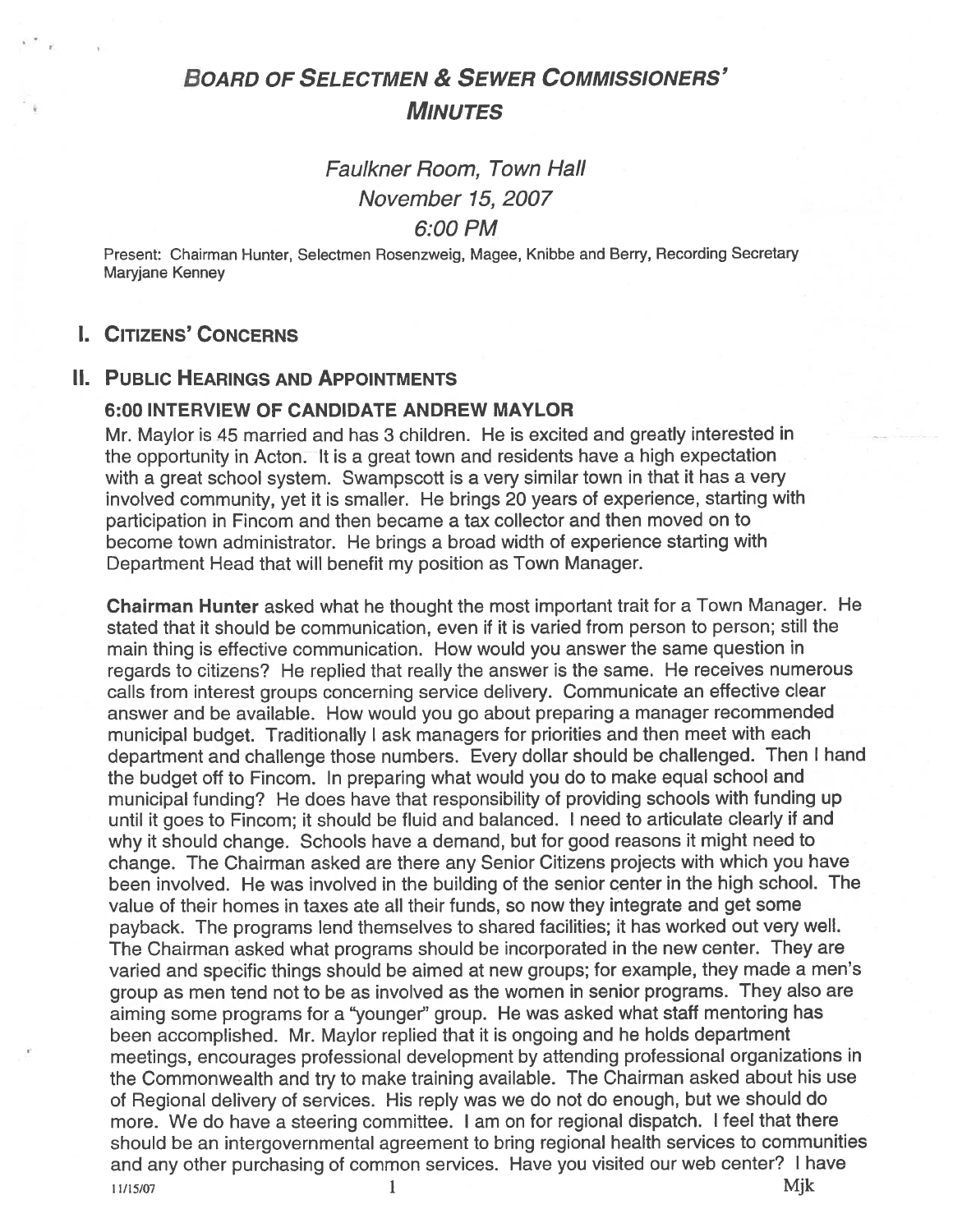and it looks fairly good. <sup>I</sup> can see additional services such as assessed property value, GIS, links to town newspapers, link to Chamber of Commerce and other important town organizations are all considerations. On line registrations and payments, he would like to add, If selected will you move your residence. Not immediately. <sup>I</sup> would have to decide if this will have long term conditions. The Chairman asked how long his commute will be. Mr. Maylor said it would be 25 miles.

Selectwoman Rosenzweig asked Mr. Maylor to tell the Board about someone he admires. Mr. Maylor replied Charlie Baker, a substantial person and a Selectman in Swampscott. He admires how he challenges him. She asked him how he retains experienced staff. He stated there are two factors: pay and work environment, If pay is competitive it comes to ones work environment. He gives them tools to be successful and to be independent. It empowers them. Open work environment is key. She asked what qualities he looks for when hiring good staff. He looks for someone who wants to strive to do more than is being asked; the person has to like governmen<sup>t</sup> and show interest in learning. Government is his job, but also his hobby. He likes what he does. What steps would you make to make <sup>a</sup> Town Center in Acton <sup>a</sup> reality? Mr. Maylor stated Acton is not alone in wanting to accomplish this issue. Zoning for mixed use residential and bringing more cultural activity to the center and will make people gather. Things happening in Acton's center are very positive. The crosswalks being placed for calming traffic is so helpful. Define with <sup>a</sup> signage program the difference between the 5 different villages. Bring things into the center, for example <sup>a</sup> pumpkin contest etc. What are your thoughts on 4OBs? He thought some people think of them in <sup>a</sup> negative way. It has not always helped to ge<sup>t</sup> affordable housing. The permitting process requires attention to the details of the proposal. The applicant must provide consultants depending on the needs for example <sup>a</sup> study on the impact the development will have on the community. How would you encourage regional planning and why is there resistance to the planning of water, sewer and trash, transportation in this manner. There has been <sup>a</sup> good job in planning, but implementation is the real challenge. We have been too idealistic. Managed traffic flow is the most discussed and is <sup>a</sup> difficult thing; it is <sup>a</sup> natural inclination to ge<sup>t</sup> in <sup>a</sup> car, but to not ge<sup>t</sup> in that vehicle is more difficult. Alternative transportation is what needs to be encouraged. How would you encourage <sup>a</sup> business friendly environment? Zoning really regulates business; it has to be clear and efficient. Special permitting has to allow for <sup>a</sup> clear process. You owe <sup>a</sup> process that gets an answer quickly.

Selectman Magee the community is very concerned that the town operate in a "green" environment, what things have you done or would you do to live up to this challenge. He has submitted <sup>a</sup> gran<sup>t</sup> for studying wind turbines, which is an efficient renewable source of energy. And we have applied for <sup>a</sup> gran<sup>t</sup> for <sup>a</sup> solar powered trash compacting item called BIG BELLY, in which the barrel does not need to be replaced and emptied as often. In his community they have <sup>a</sup> committee to focus on reusable energy. Simple changes such as light switches that automatically go on and off as you go by could be used in municipal buildings. Meaningful ways in Acton can be implemented it is not as intrusive as it seems. In all projects one of the first questions should be what is an energy efficient way of making this happen. Some things like changing the heating systems, replacing windows, etc.; if 7 years to pay for the update of municipal building it clearly pays off to make those changes green. Selectman Magee asked what experience he has had with land acquisition and protection. His most significant town purchase was for <sup>a</sup> three acre site. Selectman Magee asked what he would do as Town Manager if <sup>a</sup> staff member or committee was not in line with the Boards directive. Mr. Maylor stated that if his role was oversight. He would really need to see, is it <sup>a</sup> policy issue or is their responsibility clear cut. There should be <sup>a</sup>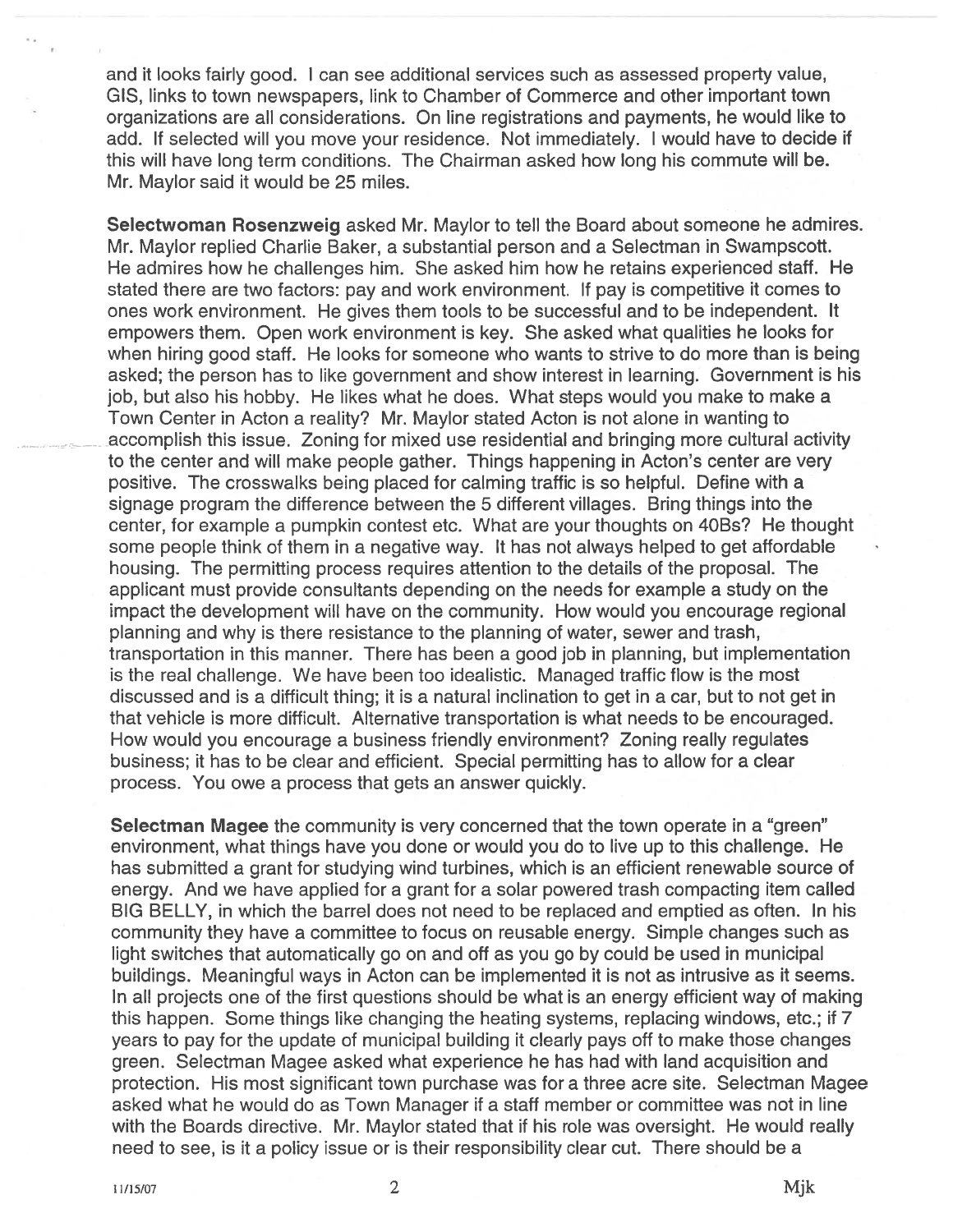discussion on responsibilities. We have more stringent wet land protection than the state requires, what is your feeling about regulations that are more stringent that state or federal regulations? Additional restrictions can be problematic, but in some incidences it is very important to be sensitive. Control should be community by community. Have you had any experience with <sup>a</sup> solid waste facility or transfer station? No, to both. Swampscoff has always been 3rd party contract collection town. What about hazardous material? In Chelsea he did have some areas (21 <sup>E</sup> type issues) that had been left from 40-50s industrial waste dumped on land and into oceans. They had to cap land along the mystic river, but nothing in Swampscoff. Swampscoff did not adopt Community Preservation Act (CPC). Was that positive or negative in your opinion? The negative vote was due to the tax increase, they were asked for an override and the CPC at the same time. He was in favor but the voters said no.

Selectwoman Knibbe asked what he envisioned his role to be as Town Manager. It is to carry out the policy of the Board of Selectmen as efficiently as possible; it is like working for <sup>a</sup> Board of Directors. If it is obscure it becomes difficult, there should be <sup>a</sup> clear roadmap. The board should have <sup>a</sup> synergy and have common goals them come up with to track the progress the Town Manager has accomplished. How would you interact/cooperate with other groups that you do not have direct control over such as The Schools in Acton? It would be the same as interacting with regional groups of my peers to address common things and experiences. Coordinate aggressively such as we have with <sup>a</sup> neighboring municipality in Lynn to collaborate on dispatch services. Find things that you have in common. Communicate constantly on managemen<sup>t</sup> items. What long term strategic objective have you been involved in carrying out? In Swampscoff my initial meeting showed that they had deferred municipal maintenance and handicapped issues. <sup>I</sup> was met at the door by police saying the BOS could not meet in town hall. For <sup>8</sup> years they had let repairs go and it was no longer able to be used for meetings. The water lines had never been touched in decades. So they made <sup>a</sup> long term <sup>p</sup>lan for all facilities in the ground: water lines, sewer, and buildings and municipal properties. Then we had to bring in the specific disciplines that could deal with the issues and involve the right people to make decisions. We appointed <sup>a</sup> capital improvement committee. It happens that the <sup>p</sup>lan gets carried out, not as fast as most like, but still gets moving. We had <sup>a</sup> capital plan with capital funding. Additionally we had <sup>a</sup> property assessment done by engineers on every town project as par<sup>t</sup> of this project. So now we have <sup>a</sup> twenty year road map on priorities. What is your email policy as far as interactions with the public and the Board? Email is <sup>a</sup> fact of life. Internet and email use policy is something we need <sup>a</sup> very clear policy on. Decisions need to be clear on how to manage and make the rules, what is acceptable. Explain a complicated <sup>p</sup>iece of your budget and explain it to us. Free cash is the amount of available resources left after expenditures taken out of your revenue, It is perpetual.

Peter Berry asked what his was his experiences and skills in labor relation activities. In Chelsea he was responsible to oversee as CFO all human resources. He has been the sole person responsible in Chelsea and Swampscott for all labor negotiations. He would have town counsel available in Swampscott. He has negotiated 6 union contracts twice. He negotiated with <sup>a</sup> coalition to ge<sup>t</sup> into GIC. It did not go, but was <sup>a</sup> good professional experience. He wrote with his Human Resource person the Swampscoff personne<sup>l</sup> policy by law. On the Budget cover sheet you provided the committee what is the role you <sup>p</sup>lay in the school budget. On November 15<sup>th</sup> he presents a 5 yr forecast, and provides a balanced budget with standard model. He then asks School Committee and the boards to presen<sup>t</sup> a budget in January again using <sup>a</sup> standard model. Those are always higher than can be afforded; he takes the numbers with the Town Accountant and makes the town number and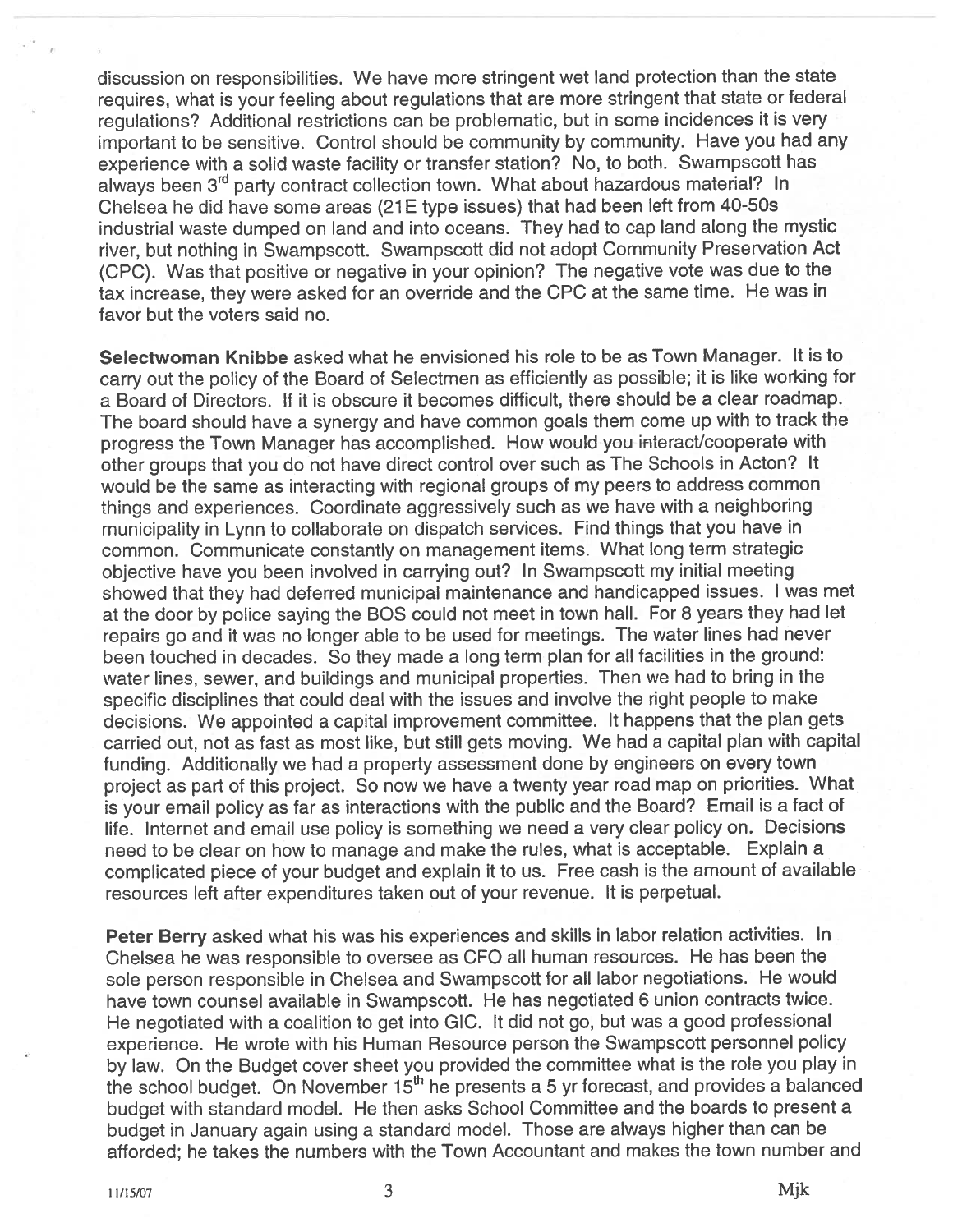the school numbers balance. In February he presents <sup>a</sup> balanced budget with existing revenues based on the House One Governor Model. The Selectmen have always approved that product and then the Fincom can alter the product. It leaves Fincom and goes to town meeting and usually doesn't change by more that 1%. The School Committee advocates for more usually, but it also is adopted by Fincom to within 1 %. The Fincom budget is the one that goes to Town Meeting. Selectman Berry note that <sup>a</sup> cut of 6% or \$5M dollars of the schools budget was presented to Fincom by Mr. Maylor. How is your relationship with the Superintendent. He would use him as <sup>a</sup> reference. You have said you needed to make staff cuts. How did you choose and how did you keep moral up. With the cuts he had you make it is hard to maintain morale. He closed an elementary school, reduced Public Safety, reduced library hours, etc. It does not mean all of those things will happen; they could choose an override or find some others monies. But they try to be equitable and he has no good answer to how to keep moral up under those circumstances. Most towns aren't successful with overrides. I is how do you do it. He does exactly what he says. He is credible, if there is no override and you said you will lay off 10 people, he will lay off <sup>10</sup> people. No exaggeration; honesty is the best way to go. If the town succeeds with an override, he will provide those services promised in the override. Receivership in Chelsea had just ended. Selectman Berry asked what your questions are. Mr. Maylor responded that he would like to know what the Board's expectations are. Will they be looking for a continuation of what was or change?

The Chairman said we are looking for a basic continuation. We are not particularly weak although there is an unfair salary structure and money issues which are common to other towns. Operations could always be improved. We do act toward consensus as often possible. We have had <sup>a</sup> cordial and close relationship with the Town Manager and it has been very nice and we might loose that. There may be <sup>a</sup> new or different relationship. We aren't hiring <sup>a</sup> clone.

Selectman Berry is not looking for status quo; fresh eyes are good. The Budget process here is good. The ALG is working well and the relationship is good. But top to bottom look and bring new ideas. That position is the guy that makes the town run. They need financial skills, communication, creative ideas and to be <sup>a</sup> problem solver. They need to be <sup>a</sup> collaborative worker. Certainly not some one who will pu<sup>t</sup> up road blocks.

Selectwoman Knibbe would like a new and different approach; it is a different town from when Don Johnson started. It is not just the <sup>p</sup>hysical way the town has changed; it is the way we relate to the new people. We need to find <sup>a</sup> way to incorporate people and the diversity into the town. These are big challenges. What you see in this room does not represen<sup>t</sup> what is outside the door in terms of the make-up of the town.

Selectman Magee would focus on the staff. They should be compensated and recognized. More <sup>g</sup>lobally it is <sup>a</sup> transition time, there is much change and we need to be sensitive, so lets deliberate and decide as soon as possible. The growth is not new, so the pressing question is what we need to do going forward. Address zoning in the growth and character we want for Acton.

Selectwoman Rosenzweig We are a very involved community and our citizens' demand a lot from the Board and the Staff. The staff needs to be valued; many citizens only see what goes wrong, but they don't see all that gets done everyday to keep things going. Public safety is visible, but not so much the rest of the departments. The Manager has to be able to impress the value of the staff to the staff. Being in touch with the community and getting our message out to the community.

PUBLIC QUESTIONS — Charlie Kadac, you said you had <sup>a</sup> deficit how did you handle that with staff. They understood the budget and they knew it was coming; people had an opportunity to look. We did some reshuffling with lateral transfers, It was equitable. Did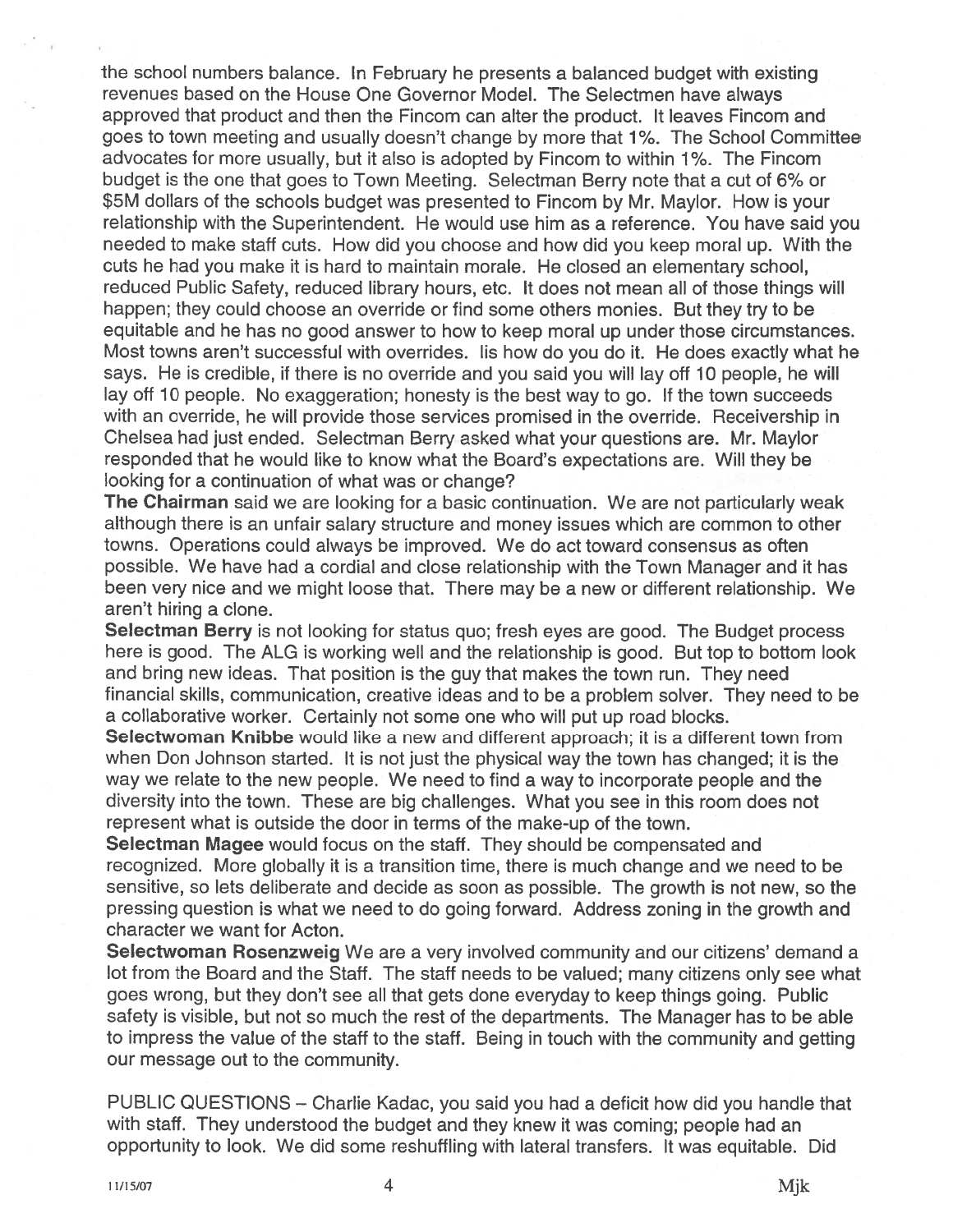you run into problems with the contracts? We have six town unions and three school unions. Some things we had to handle differently. Dick Obrien- being concerned with leadership, how do you see your relationship with staff? Management is what you do operationally everyday. Leadership is interactions and relationships, what you do to communicate effectively, examples that you set and ideas that you throw out. <sup>I</sup> might know first what goes on in the building, but there are five Selectmen and you might know what goes on outside of here first. So how do we effectively manage that?

Chairman Hunter gave Mr. Maylor some history about Acton's previous Town Managers. We had <sup>a</sup> <sup>3</sup> year manager and <sup>2</sup> yr manager, and we hope not to have that kind of turnover; that someone would not leave at the first sign of more money. If the Town Manager's recommendation is rejected you would never know they go on and help with the decision made. He does personalize <sup>a</sup> bit because he will take responsibility. But he can let it go. In terms of the staff, change is different, people will react different. Some people will leave, but still some really grea<sup>t</sup> people should stay.

CLOSE — Mr. Maylor thanked the Board; he is still strongly interested in the position and feels that I would be a good fit. The Chairman stated that the Board will continue with the background check and they will meet and deliberate.

## **III. SELECTMEN'S BUSINESS**

The Board discussed <sup>a</sup> list the Chairman handed out of references for all the candidates. They decided if they knew other people in the communities where the candidates worked that it would be helpful to also ge<sup>t</sup> their input. The Board members could contact whom ever they might know to ge<sup>t</sup> information, not just the ones listed. The references are basic we need to go beyond the list. See attached sheet outlining reference checks. They spoke about if they should allow withholding of background checks on the spouses, and decided at this point to let it go. Selectman Magee noted the cost is large but this is <sup>a</sup> large decision and it was felt the background checks well worth the expenditure. Selectwoman Rosenzweig has been strongly urge<sup>d</sup> out side of this Board to ge<sup>t</sup> all four candidates checked. Expensive lessons have been learned the other way. You need to know what shows up. We really only need records since the Selectmen are doing reference checks and possibly the cost could be lowed. Selectwoman Knibbe asked at what point will we disclose the Committee's ranking and when will deliberate? Selectman Magee said out of <sup>51</sup> responses these four are the <sup>A</sup> students. The issue of the Committees's ranking is really being blown out of proportion, it is such <sup>a</sup> small <sup>p</sup>iece of data. All agreed, the ranking of the Committee was as follows, Murray was 4, Delaney was 3, Ledoux was 2, and Maylor was 1.

After deliberations if no unanimous vote then we might have to call the candidates in again for further interviews. It was stated that if there is any more citizen input we would like to hear from them. Public input is not closed.

### OTHER BUSINESS

Selectwoman Rosenzweig stated that the fact they have not had time to discuss the compensation proposa<sup>l</sup> is by no means <sup>a</sup> statement that they are not committed to going forward. As soon as they can they will pick it up again.

## IV. CONSENT AGENDA

**NONE**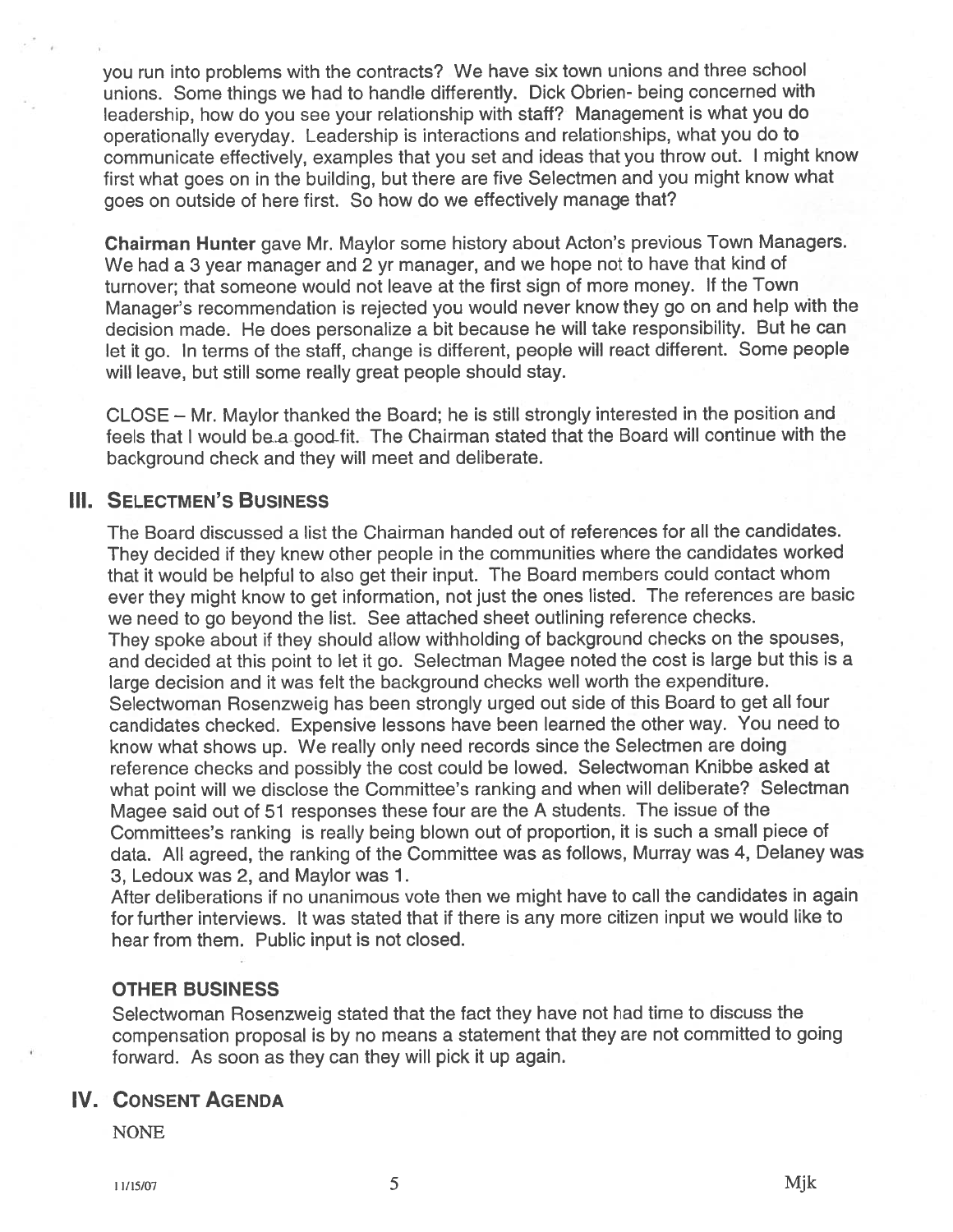# V. TOWN MANAGER'S REPORT

No repor<sup>t</sup> at this time

### **VI. EXECUTIVE SESSION**

There will not be <sup>a</sup> need for Executive Session.

# ADDITIONAL INFORMATION

Enclosed <sup>p</sup>lease find additional correspondence that is strictly informational and requires no Board action.

# FUTURE AGENDAS

To facilitate scheduling for interested parties, the following items are scheduled for discussion on future agendas. This is not <sup>a</sup> complete agenda.

November 19 December 3 — Special Use Permit, Rink Development, LLC, <sup>1</sup> OB Craig Road (HUNTER) December 17

## MINUTES PENDING VOTES

September 29, Special Meeting, October 9, Regular and Executive Session, October 11, 2007 Special Meeting, October 22, Regular and Executive Session

## PENDING COMMITTEE APPOINTMENTS

Mike Fisher, TAC (still with VCC), Reshma G. Singh, ABCC to fill the unexpired term of Elaine Sisler who recently resigned. Barbara Estabrook, ABCC, Sumar Adiseshu, ABCC. (Ms. Estabrook and Ms. Adieshu's applications are at VCC for Interview and recommendation). Ryan Bettez, Associate Member of the Planning Board

Andrew D. Magee, Clerk

 $3$ /)unbr-2007

Date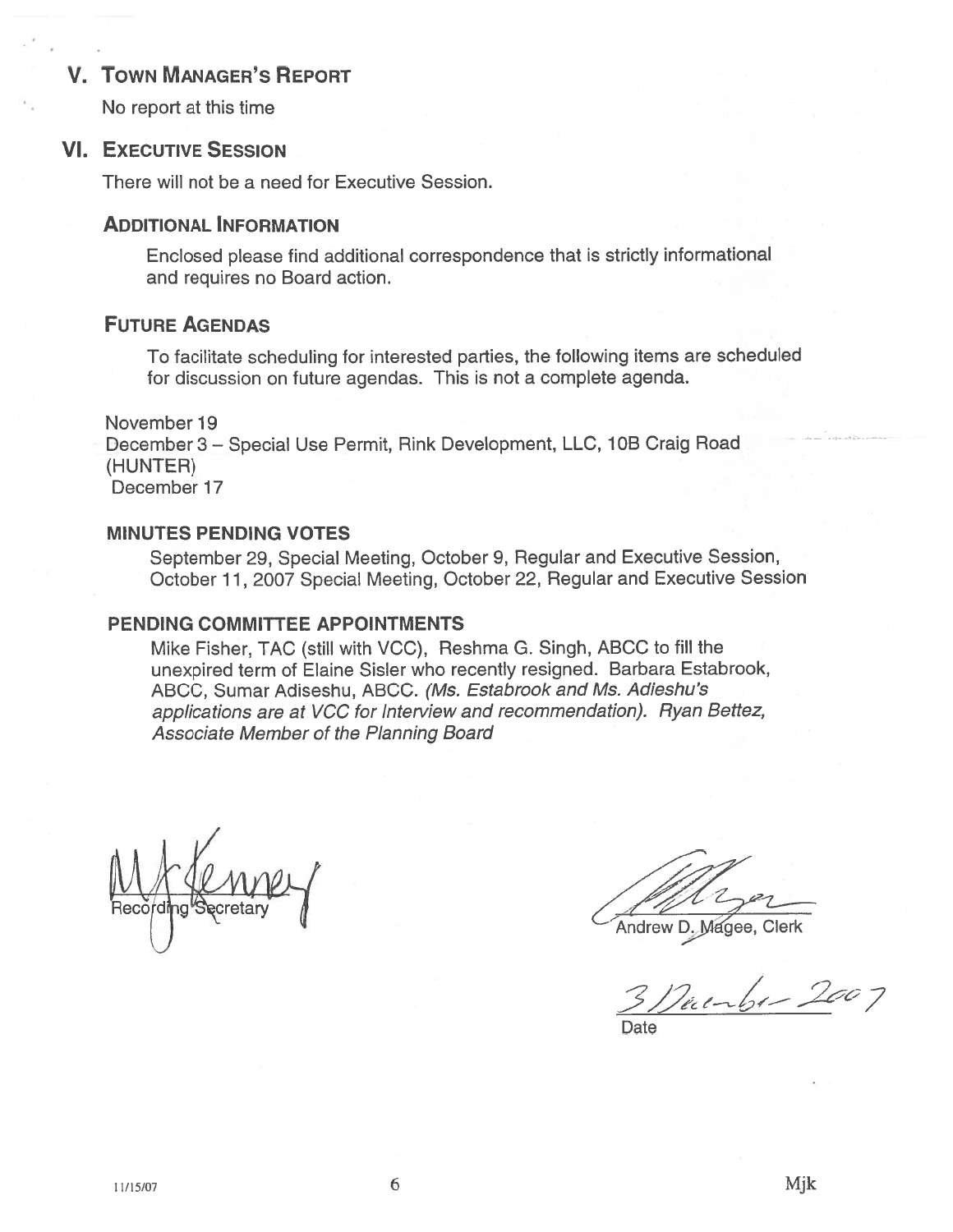# BOARD OF SELECTMEN & SEWER COMMISSIONERS' MEETING AGENDA

# Faulkner Room, Town Hall November 15, 2007 6:00 PM

# I. CITIZENS' CONCERNS

### II. PUBLIC HEARINGS AND APPOiNTMENTS

1. 6:00 INTERVIEW OF CANDIDATE ANDREW MAYLOR Enclosed please find materials in the subject regard, for Board consideration.

### IlL SELECTMEN'S BUSINESS

No Additional Business is expected to be discussed at this time

#### OTHER BUSINESS

No Additional Business is expected to be discussed at this time

# IV. CONSENT AGENDA

### V. TOWN MANAGER'S REPORT

No repor<sup>t</sup> at this time

### VI. EXECUTIVE SESSiON

There will not be <sup>a</sup> need for Executive Session.

### ADDITIONAL INFORMATION

Enclosed please find additional correspondence that is strictly informational and requires no Board action.

#### FUTURE AGENDAS

To facilitate scheduling for interested parties, the following items are scheduled for discussion on future agendas. This is not <sup>a</sup> complete agenda.

November 14, Town Manager Interview, November 15, Town Manager Interview, November 19 December 3 — Special Use Permit, Rink Development, LLC, lOB Craig Road (HUNTER) December 17 -

#### MINUTES PENDING VOTES

September 29, Special Meeting, October 9, Regular and Executive Session, October 11, 2007 Special Meeting, October 22, Regular and Executive Session